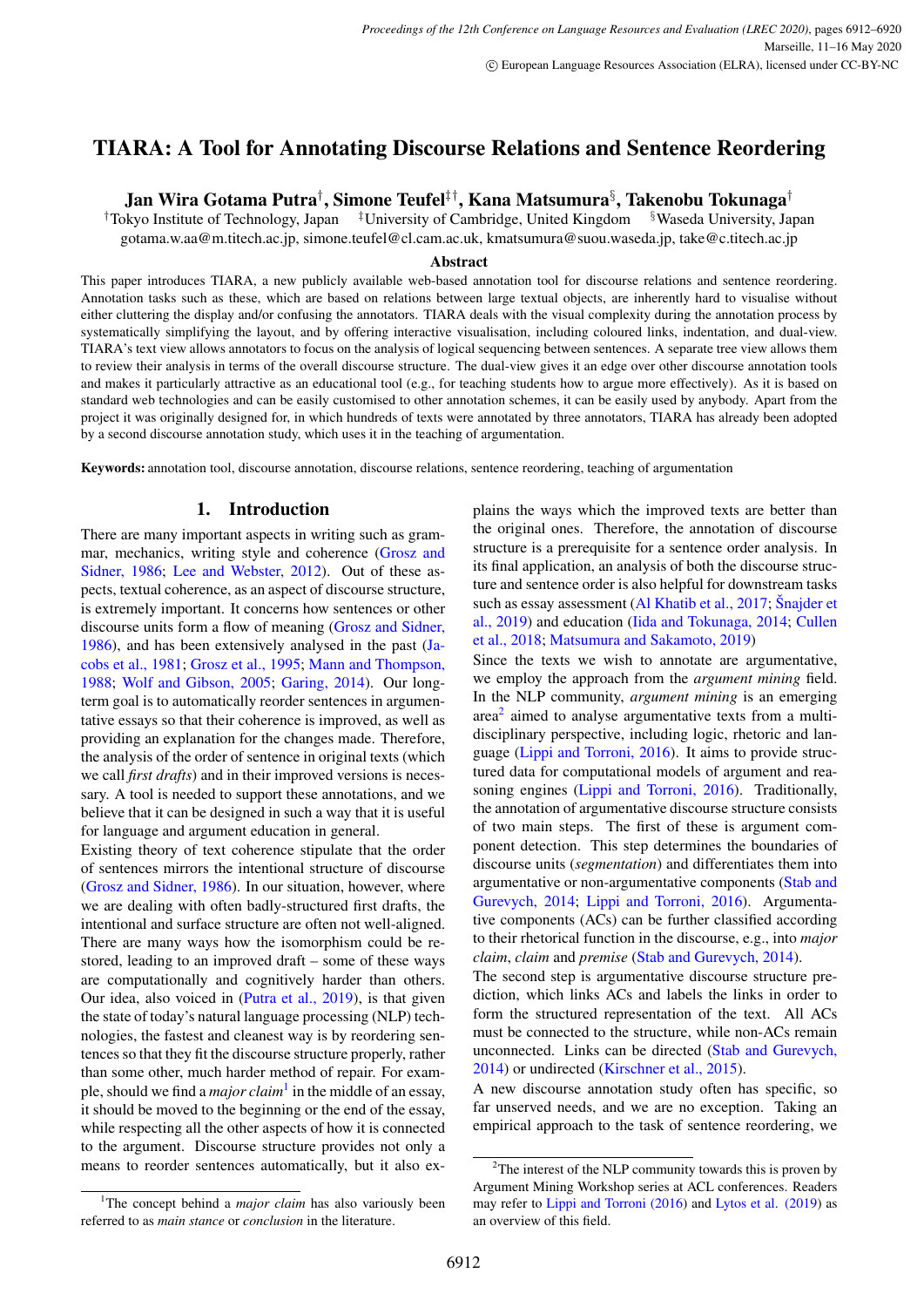need two kinds of annotation: (1) discourse structure and (2) sentence reordering. This will allow us to analyse and correlate the discourse characteristics of the first drafts and their improved versions. While there are publicly available argumentative essay corpora in which some aspect of discourse structure has been annotated [\(Peldszus and Stede,](#page-7-13) [2016;](#page-7-13) [Stab and Gurevych, 2017\)](#page-8-4), sentence reordering annotation is the problem: no ready-made corpora with sentence reordering annotation exists, at least not for our target domain of student essays, and no existing annotation tool supports sentence reordering, as we will show in Section [4.](#page-4-0) There are however some studies that explain how to order sentences to generate coherent texts in NLP applications, [\(Barzilay et al., 2002;](#page-7-14) [Okazaki et al., 2004;](#page-7-15) [Li and Jurafsky,](#page-7-16) [2017;](#page-7-16) [Xu et al., 2019\)](#page-8-5). However, they operate on different, non-argumentative texts such as news, and because they are statistical, they lack the explanatory power we need for educational purposes.

Although general-purpose annotation tools exist [\(Kaplan et](#page-7-17) [al., 2010;](#page-7-17) [Stenetorp et al., 2012\)](#page-8-6), the modification of an existing annotation tool is still often not realistic due to many real-life constraints (e.g. the time involved in modification rather than fresh implementation, the availability of documentation and the entire redesign necessary when annotation needs diverge too much). Task-specific tools are often simply better for the annotation process and can lead to a better inter-annotator agreement [\(Sonntag and Stede,](#page-8-7) [2014\)](#page-8-7).

This paper presents TIARA,<sup>[3](#page-1-0)</sup> a new client-side tool for annotating discourse structure and sentence reordering to support our goal. We outline our annotation needs (i.e., target domain, annotation scheme) in Section [2,](#page-1-1) and describe how these requirements translate to design considerations and features of the tool in Section [3.](#page-1-2) Section [4](#page-4-0) shows how it sits among other annotation tools. Section [5](#page-6-0) outlines how TIARA benefits other domains such as education, i.e., in the teaching of argumentative writing. Finally, Section [6](#page-6-1) concludes this paper and describes what can be improved in the future.

# 2. Annotation Needs

# <span id="page-1-1"></span>2.1. Target Domain

Our target texts are  $ICNALE<sup>4</sup>$  $ICNALE<sup>4</sup>$  $ICNALE<sup>4</sup>$  essays, short argumentative essays written in English by Asian college students studying English as a foreign language (EFL), of 200-300 words in length [\(Ishikawa, 2013\)](#page-7-18). These essays are an ideal target for our study since EFL writings often require improvement in terms of organisation and coherence, although they are very different from the texts normally used for discourse annotation, where all parts of the text can be assumed to be coherently connected [\(Mann and Thompson, 1988\)](#page-7-4). On top of having benefits for the NLP community (in the form of corpus), this paper also describes how discourse analysis of argumentative essays will be useful in the education domain (Section [5\)](#page-6-0).

## 3. Annotation Tool TIARA

#### <span id="page-1-5"></span><span id="page-1-2"></span>3.1. Design

There are several considerations that influence the TIARA's technical and visual design:

#### <span id="page-1-4"></span>2.2. Discourse Structure Annotation Scheme

Discourse annotation aims to create a structured representation out of text, which explains how discourse units (e.g., sentences, clauses or clause-like segments) relate to each other and which role they play in the overall discourse [\(Mann and Thompson, 1988;](#page-7-4) [Wolf and Gibson, 2005\)](#page-8-0). A text is usually represented as a tree [\(Mann and Thomp](#page-7-4)[son, 1988;](#page-7-4) [Stab and Gurevych, 2014\)](#page-8-3) or graph [\(Wolf and](#page-8-0) [Gibson, 2005;](#page-8-0) [Sonntag and Stede, 2014;](#page-8-7) [Kirschner et al.,](#page-7-11) [2015\)](#page-7-11). The discourse units are represented as nodes, and discourse relations hold between nodes [\(Wolf and Gibson,](#page-8-0) [2005;](#page-8-0) [Kirschner et al., 2015;](#page-7-11) [Stab and Gurevych, 2014\)](#page-8-3) or between nodes and edges (for example, when challenging the acceptability of the inference between nodes[–Peldszus](#page-7-13) [and Stede \(2016\)](#page-7-13)).

In this study, we aim to annotate student essays at the sentence-granularity level and represent the (argumentative) discourse structure as a tree. This step is performed before the sentence reordering step. Following the workflow of *argument mining* as mentioned in Section [1,](#page-0-2) we first separate argumentative components (ACs) and non-ACs. Our approach differs from the previous *argument mining* work on student essays by [Stab and Gurevych \(2014\)](#page-8-3) that a further classification of ACs into *main claim*, *claim* and *premise* is not necessary or appropriate for our analysis. Instead, our scheme allows these rhetorical functions to be inferred from the structure. It treats the *major claim* as the *root* of the structure. Furthermore, a sentence can act as both *claim* and *premise* at the same time, i.e., a *claim* also serve as *premise* for another *claim* (as has been noted by [Stab and Gurevych \(2014\)](#page-8-3) themselves). Thus, differentiating both labels is rather difficult. The second step is to link ACs, in which we use both directed and undirected links in our scheme. In computation, we represent undirected links as directed, provided which nodes act as *source* and *target*. It means, our definition of "undirected" link is just a matter of visualisation (i.e., the presence of arrow) and the interpretation of the link label in question, but not of computation. This strategy is adopted to eliminate circular links which is not allowed in our scheme. Readers may refer to [Putra et al. \(2019\)](#page-8-1) for a more complete explanation of our discourse structure annotation scheme.

# 2.3. Reordering and Text Repair

Our long-term goal, that motivates the development of this tool, is to reorder sentences to improve text coherence. If the sentences in the first draft are not already in the best order they could be, annotators are asked to arrange them into a more logically well-structured text. However, reordering may introduce errors in referring and connective expressions [\(Iida and Tokunaga, 2014\)](#page-7-7). To revert these negative changes, annotators are allowed to perform some carefully limited, superficial repair of the text, such as replacing a pronoun with its referent noun phrase.

<span id="page-1-3"></span><span id="page-1-0"></span><sup>&</sup>lt;sup>3</sup>TIARA stands for TItech ARgument Annotation. The tool and a detailed user manual are publicly available at [https://](https://github.com/wiragotama/TIARA-annotationTool) [github.com/wiragotama/TIARA-annotationTool](https://github.com/wiragotama/TIARA-annotationTool). <sup>4</sup><http://language.sakura.ne.jp/icnale/>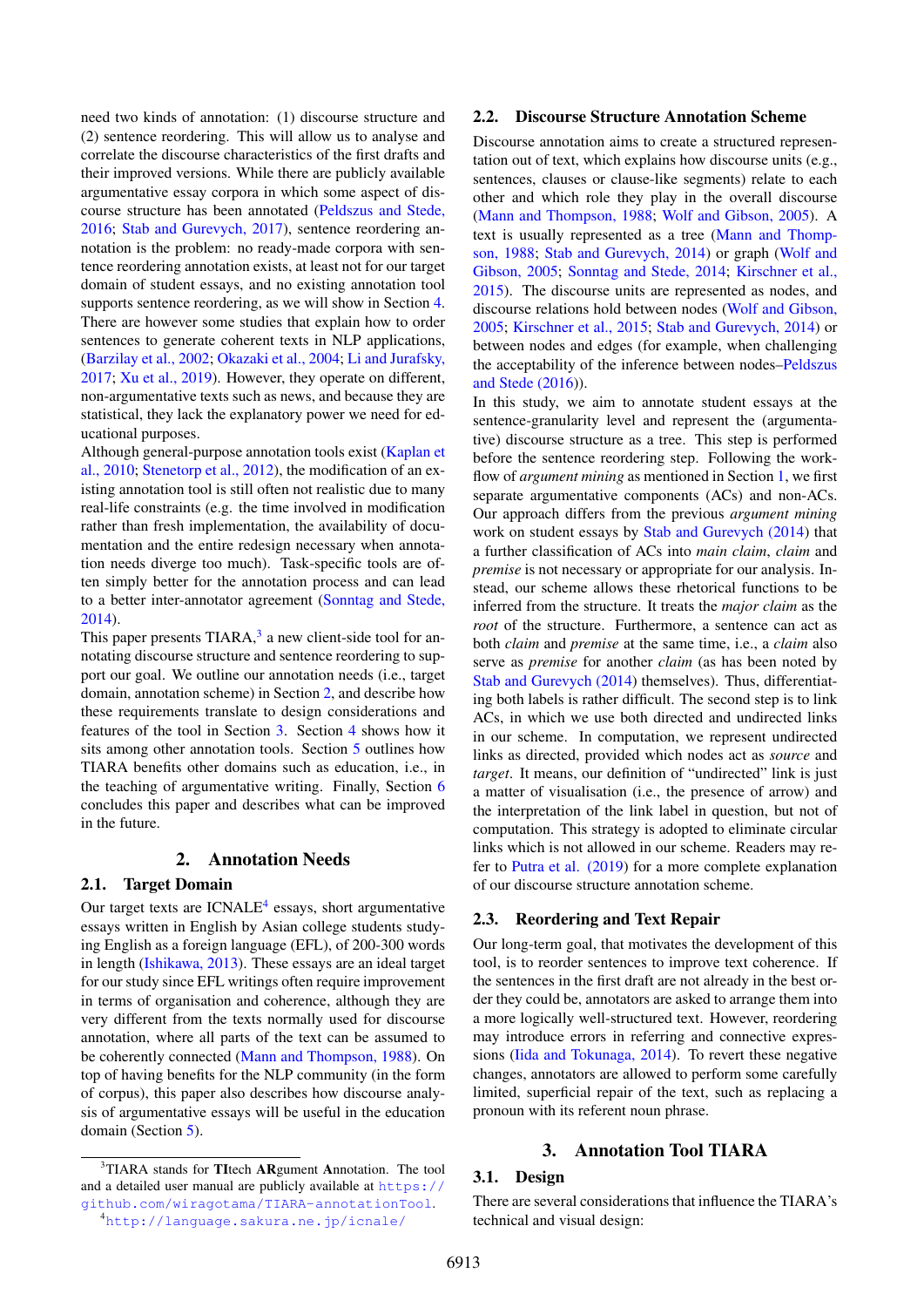#### (a) Intuitive interface and visualisation

We believe an annotation tool should provide an intuitive interface and visualisation. In the context of this study, it means the annotators must be able to read the sentences in linear order while viewing the discourse structure at the same time. The novelty of TIARA lies in this dual-view, which we believe provides an important aspect of global overview to the annotators, who operate by making local changes.

#### (b) Annotation consistency checking

An annotation tool ideally prevents violations of its annotation scheme, such as illogical annotations (e.g., connecting a sentence to itself). Compliance guarantees offered by annotation tools are attractive: annotators can follow their natural workflow without having to worry about doing something wrong or having to perform separate checks. Project owners are served too by this as they do not have to ask the annotators for a post-hoc repair of the annotations. TIARA checks in real-time whether the annotation violates any constraint of the annotation scheme, and warns the annotator when it does.

# (c) Annotation tracking

Tracking changes and actions performed by the annotators is important since it provides information about annotation behaviour. It is also valuable for troubleshooting annotation schemes, because it can identify the parts which cause most confusion or reannotation. For example, we know that label X and Y are potentially confusing when annotators often change the links labelled with X to Y (and vice versa). TIARA does this by logging the actions performed by annotators in each annotation-file.

#### (d) Ease of use, installation and deployment

Ease of use and installation for annotators is often prioritised for annotation design, but we believe that deployment is equally important. Not every project owner is tech-savvy; for them, an annotation tool that is hard to deploy is practically unusable. In contrast, tools that are usable without deployment and may run at client-side, such as EasyTree<sup>[5](#page-2-0)</sup> [\(Little and Tratz,](#page-7-19) [2016\)](#page-7-19), are able to reach and help as many potential users as possible, including those who have no knowledge in programming. Therefore, TIARA shares the same principle. Users only need a web browser and the TIARA package. This tool is written in javascript, html and css. We use JsPlumb<sup>[6](#page-2-1)</sup> and Treant-js $^7$  $^7$  as the visualisation libraries.

We understand that the necessity of deployment (server-side) is often coupled with file and/or annotation management features [\(Yimam et al., 2013\)](#page-8-8), and this is important in a large annotation project. While the current version of TIARA does not actively support such annotation management yet, we plan to do so in future TIARA versions.

#### (e) Customisability

An annotation tool must be flexible in order to accommodate a wide variety of annotation tasks [\(Kaplan et](#page-7-17) [al., 2010\)](#page-7-17). This is especially important in the early stage of an annotation study when the project goal and annotation scheme might frequently change. We adhere to the principle that users should never have to touch the main code at all; they should be able to customise the annotation tool easily in some other way. Similar to BRAT [\(Stenetorp et al., 2012\)](#page-8-6), the annotation scheme of TIARA can be changed by editing a configuration file, and thus not part of the main code. At the beginning of an annotation project, the project owners should define this configuration script. We chose this approach over the alternative, a user inter-face provided by the tool, e.g., as in RSTTool [\(Mann](#page-7-4) [and Thompson, 1988\)](#page-7-4), since javascript should not modify local files (for security reason).

## <span id="page-2-3"></span>3.2. Text and Tree View

TIARA's text view (cf. Figure [1\)](#page-3-0) is the view in which annotation is performed. Annotators can read the discourse units sequentially while viewing at the annotated discourse structure at the same time. The interface in the text view is split into two parts, menu navigation on top and work area at the bottom. After loading a text file, the contents are shown in the work area. Each discourse unit appears framed in a box (denoting node), numbered ("ID") according to its original order in the input text. Coloured (defined by user) links depict the annotated relations and their labels. For example in Figure [1,](#page-3-0) att (*attack*), det (*detail*) and sup (*support*) are directed while "=" (*restatement*) is an undirected link. Text repair is present in sentence (1). Note that sentence (3) is "dropped" (i.e., deemed non-AC and blacked-out), and users cannot establish a link to or from sentence (3). Sentence (2) and (3) are swapped in position (reordering). Sentence (3) to (6) are indented to the right to quickly simulate the hierarchical-nature of the discourse structure, e.g., denoting sub-arguments. The earliest working version of TIARA (only "text view) was deployed to eight students of a graduate NLP course in summer 2018, and they commented its use intuitive.

While the text view can be used to illustrate a hierarchicallike structure of the discourse, we think that it is not enough for the analysis of the whole discourse structure. Another alternative view offered by TIARA is the tree view, which illustrates the shape of the discourse structure as a whole. Figure [2](#page-3-1) shows the tree view of the annotation in Figure [1.](#page-3-0) The text view emphasises the text analysis on logical sequencing while the tree view emphasises the analysis of the overall discourse structure. Annotators annotate in the text view and then verify their annotation in the tree view, and they can freely switch between both while annotating. We believe that providing the tree view enhances the annotation experience, and therefore, the annotation quality. Annotators may also fold/un-fold subtrees in this view, which is useful for analysing longer texts as it prevents annotators from feeling overwhelmed by too much content. Users can download the hierarchical visualisation by clicking the "capture image" button, e.g., to be used in presentation.

<span id="page-2-1"></span><span id="page-2-0"></span><sup>5</sup><https://github.com/alexalittle/easytree> <sup>6</sup><https://jsplumbtoolkit.com>

<span id="page-2-2"></span><sup>7</sup><https://fperucic.github.io/treant-js/>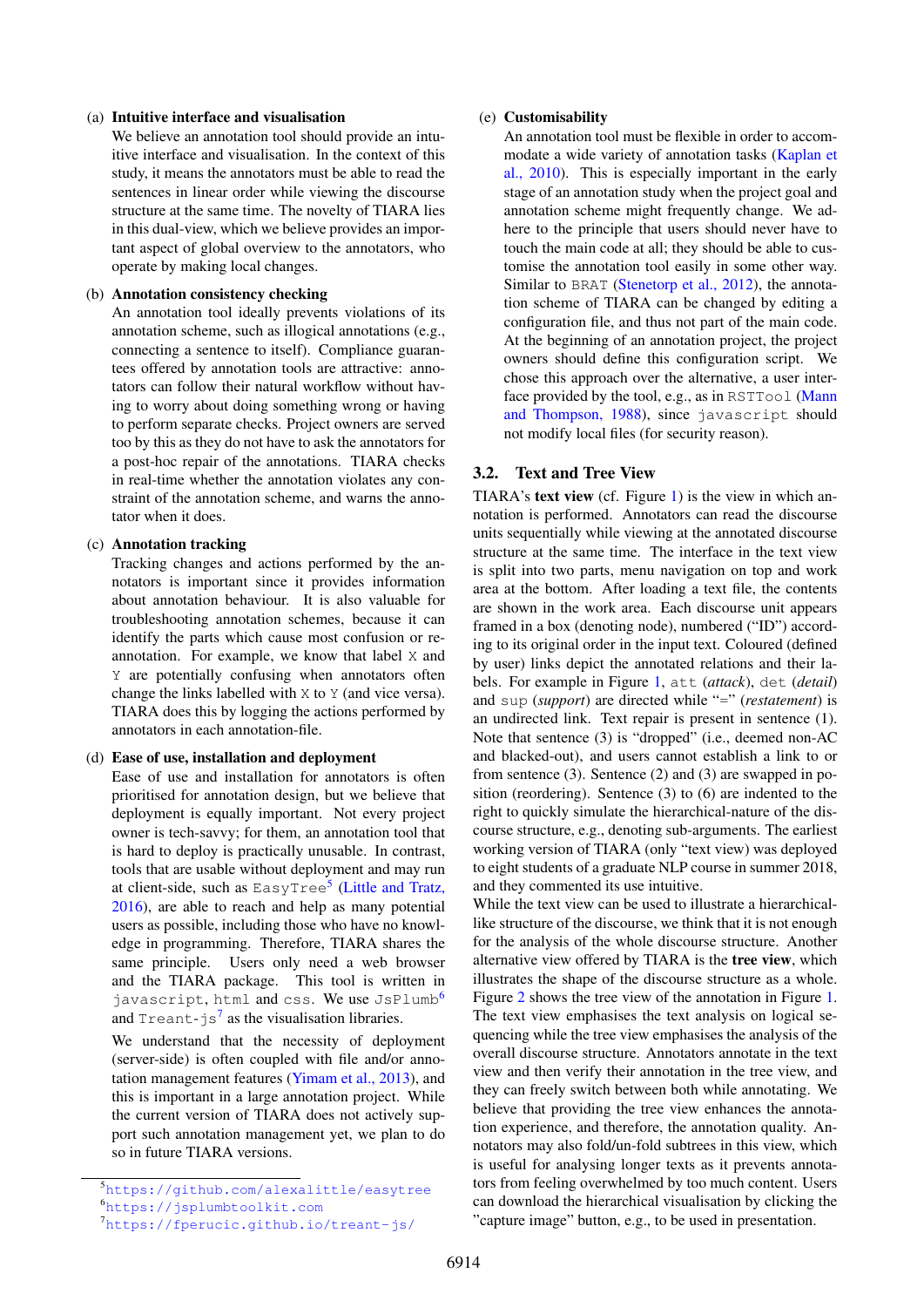

<span id="page-3-0"></span>Figure 1: A screenshot illustrating TIARA text view.



Figure 2: A screenshot illustrating TIARA's tree view for the annotation in Figure [1.](#page-3-0) Users may fold and un-fold a subtree by clicking the rectangular button on the top-right corner of its root.

We are not the first to offer both tree (structural) and text view in our annotation tool; DiGAT [\(Kirschner et al., 2015\)](#page-7-11) also did this. But we switch between the two, instead of presenting them simultaneously, and will argue in Section [4](#page-4-0) why this is advantageous.

# <span id="page-3-1"></span>3.3. Functionality

In detail, TIARA offers the following functionality:

#### (a) Loading a file

Annotators can load an unannotated text file, where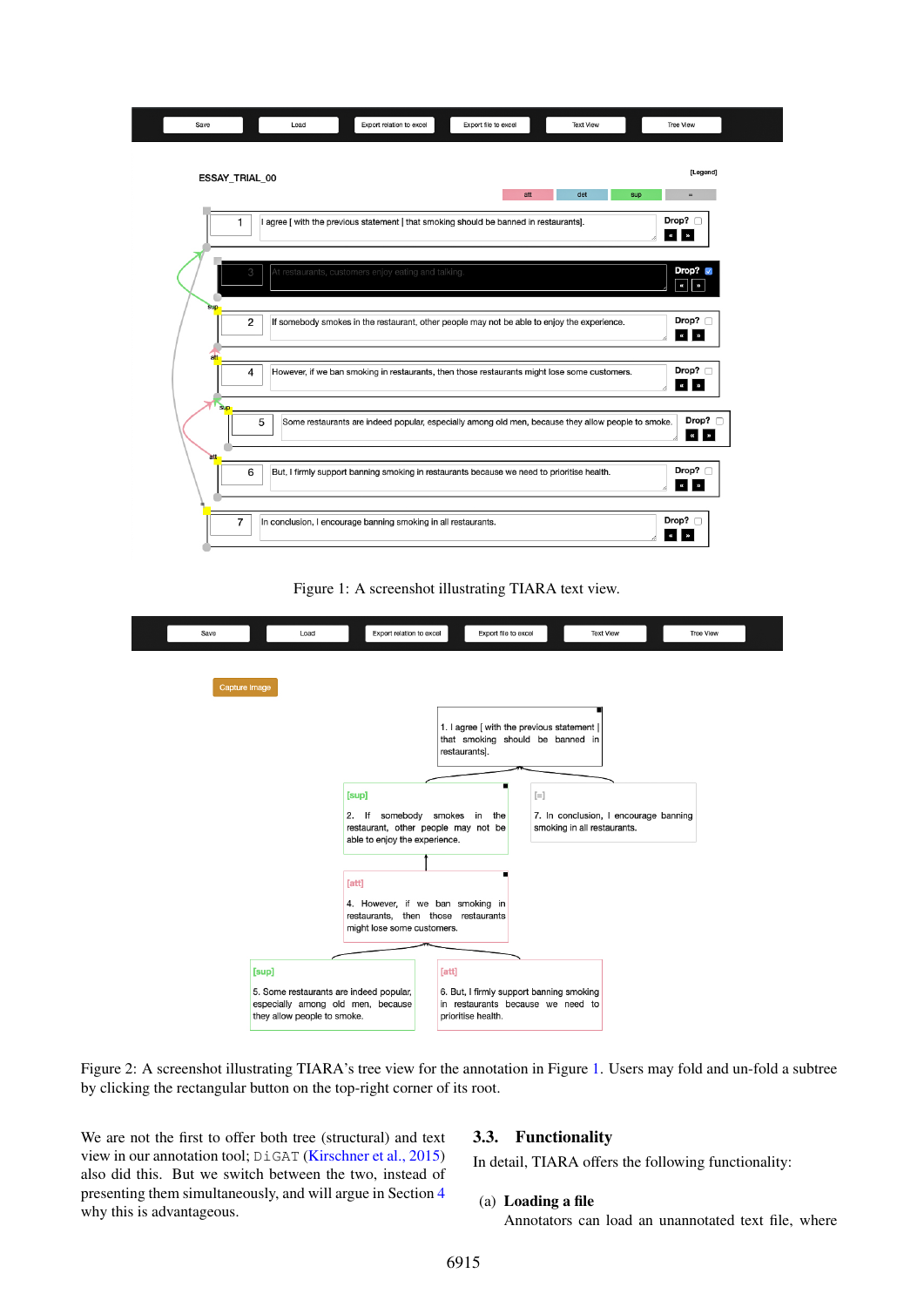the discourse units must have previously already been separated by a newline. TIARA can also load an annotated file in its own internal-format.

#### (b) Linking and link labelling

Annotators link ACs by dragging an arrow from the rectangular endpoint of the source to the circular endpoint of the target unit, and TIARA shows a dialogue box for choosing the link label. Annotators may delete or change the link label by clicking the established link in question.

# (c) Reordering

Annotators may move the position of discourse unit boxes by drag and drop operation of the box.

# (d) Text revision

TIARA allows annotators to edit the text inside boxes. To track changes, some notation can be employed. For example, annotators may modify parts of text if needed in "[*original expression* | *revised expression*]" notation. An illustration is shown in sentence (1) of Figure [1.](#page-3-0)

# (e) Dropping discourse units

TIARA supports the differentiation between ACs and non-ACs. ACs are connected to form the argumentative discourse structure while non-ACs are not connected to the structure (cf. Section [2\)](#page-1-4). Annotators mark non-ACs by checking the "drop" checkbox located at the right-hand side of each box. When ticked, the box is blacked-out and annotators cannot establish a relation to or from the non-AC units. Annotators may uncheck the checkbox to revert back.

#### (f) Indentation

TIARA supports indentation of discourse units by clicking the indentation buttons at the right-hand side of boxes (under the "drop" checkbox). This is useful to quickly visualise the hierarchical structure of the discourse [\(De Kuthy et al., 2018\)](#page-7-20).

#### (g) Customisation

Users may customise the relation types, labels and colours by modifying an external configuration script. They can also disable or enable certain functions. Figure [3](#page-4-1) shows a configuration script example.

```
var disableDropping = false;
var disableReordering = false;
var allowIntermediarySave = false;
var availableRels = ["support", "attack"]
var relColors = ["lightgreen", "lightred"]
var relDirections = [true, true]
```
<span id="page-4-1"></span>Figure 3: Example of TIARA's configuration script (written in javascript).

#### (h) Saving annotation

Users may save the annotation in TIARA's internal format using the "save" menu. Annotators may then load and/or modify the annotation. On top of that, TIARA offers exporting the annotation into excelfriendly (spreadsheet) format as follows.

- "Export relation to excel" menu. TIARA extracts information on relations of all combinations of discourse units which is useful for measuring inter-annotator agreement [\(Kirschner et](#page-7-11) [al., 2015\)](#page-7-11).
- "Export file to excel" converts the annotation as ".tsv" file in which the row contains  $\langle$ essay code, unit ID, text, corresponding target unit ID, relation label, dropping flag> information.

## (i) Logging

On top of visualisation features previously mentioned, TIARA logs the actions (and their timestamp) performed by annotators in background. The log information is stored at each saved annotation-file (TIARA's internal format). Therefore, users know the history of each file. This feature is also useful for the analysis of annotation behaviour.

# 4. Related Work

<span id="page-4-0"></span>In the NLP community, many annotation tools have been developed. Among them, BRAT<sup>[8](#page-4-2)</sup> [\(Stenetorp et al., 2012\)](#page-8-6) is relatively popular as a general-purpose linguistic annotation tool. It offers annotation visualisation and collaboration features. BRAT also has been used for argument mining in the study of [Stab and Gurevych \(2017\)](#page-8-4). Built in the same spirit as BRAT, WebAnno<sup>[9](#page-4-3)</sup> [\(Yimam et al., 2013\)](#page-8-8) offers additional management and monitoring features. These tools are easy to customise, offering the flexibility to accomodate a wide range of annotation tasks. However, BRAT and WebAnno were originally designed for morphological, syntactic and semantic annotations (i.e., rather local word or phrase-level annotation). While they support link display and could thus theoretically be used for discourse annotation, the visual display of links appears as drawn directly on top of text. This style of display has already been identified by others as a source of confusion for argumentation and discourse annotation projects [\(Kirschner et al., 2015\)](#page-7-11). PDTB annotator<sup>[10](#page-4-4)</sup> [\(Prasad et al., 2008\)](#page-8-9) also falls into the class of annotation tools designed for local relations. When it comes to the display of larger-scale hierarchical or graphical structure of discourse, this falls entirely outside the purview of these tools.

Annotation tools which are specifically aimed at visualising larger-scale and more global discourse structure have also been developed, e.g.,  $RSTTOO1<sup>11</sup>$  $RSTTOO1<sup>11</sup>$  $RSTTOO1<sup>11</sup>$  [\(Mann and](#page-7-4) [Thompson, 1988\)](#page-7-4), TreeAnno<sup>[12](#page-4-6)</sup> [\(De Kuthy et al., 2018\)](#page-7-20), OVA<sup>[13](#page-4-7)</sup> [\(Janier et al., 2014\)](#page-7-21), DiGAT<sup>[14](#page-4-8)</sup> [\(Kirschner et al.,](#page-7-11)

<span id="page-4-2"></span><sup>8</sup>[https://brat.nlplab.org/](#page-7-11)

<span id="page-4-4"></span><span id="page-4-3"></span><sup>9</sup>[https://webanno.github.io/webanno/](#page-7-11)

<sup>10</sup>[https://www.cis.upenn.edu/˜pdtb/](#page-7-11) [pdtb3-tools.shtml](#page-7-11)

<span id="page-4-5"></span><sup>11</sup>[http://www.wagsoft.com/RSTTool/](#page-7-11)

<span id="page-4-6"></span><sup>12</sup>[https://github.com/nilsreiter/treeanno](#page-7-11)

<span id="page-4-7"></span><sup>13</sup>[http://www.arg-tech.org/index.php/ova/](#page-7-11)

<span id="page-4-8"></span><sup>14</sup>[https://github.com/UKPLab/](#page-7-11)

[argmin2015-DiGAT](#page-7-11)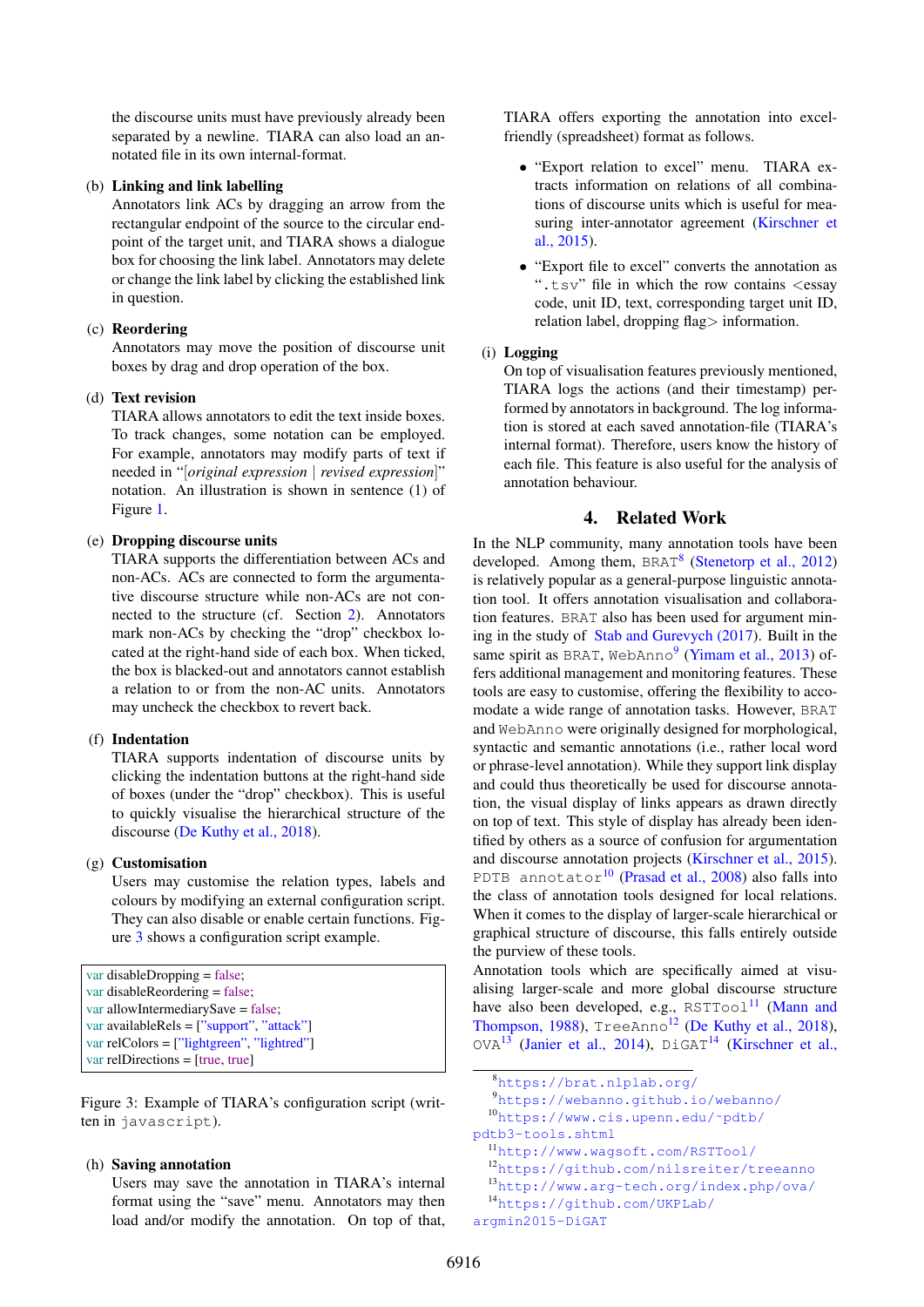|     | Feature                      | GraPat | DiGat        | <b>OVA</b>   | TreeAnno     | <b>RSTTool</b> | <b>TIARA</b> |
|-----|------------------------------|--------|--------------|--------------|--------------|----------------|--------------|
|     | Discourse structure          | Graph  | Graph        | Graph        | Tree         | Tree           | Tree         |
| 2.  | Segmentation (arbitrary)     |        |              |              |              |                |              |
| 3.  | Detecting AC and non-AC      |        |              |              |              |                |              |
| 4.  | AC labelling                 |        |              |              |              |                |              |
| 5.  | Linking                      |        | $\checkmark$ | $\checkmark$ |              |                |              |
| 6.  | Link labelling/polarity      |        | √            | √            |              |                |              |
| 7.  | Structure visualisation      |        | $\checkmark$ | $\checkmark$ | $\checkmark$ |                |              |
| 8.  | Ease of scheme customisation |        |              |              |              |                |              |
| 9.  | Discourse unit reordering    |        |              |              |              |                |              |
| 10. | Text editing                 |        |              |              |              |                |              |

<span id="page-5-1"></span>Table 1: [C](#page-7-11)omparison of features in TIARA and discourse annotation tools in terms of *argument mining* tasks (1–7) and our additional needs (8–10).

[2015\)](#page-7-11), and  $GraPat^{15}$  $GraPat^{15}$  $GraPat^{15}$  [\(Sonntag and Stede, 2014\)](#page-8-7), but neither fulfilled our desiderata. Table [1](#page-5-1) shows in detail how TIARA is situated in terms of its visual features amongst other annotation tools, in particular with respect to its support of argument mining tasks (1–7) and our additional needs (8–10), which of course it is designed to fulfill.

RSTTool is a strong competitor of TIARA in terms of features implemented and visual elegance. However, it only allows RST-style annotation, i.e., only two adjacent units can be attached, in contrast to our scheme that allows relation between arbitrary units. It also excludes annotation of any text that contains non-AC material, as all units have to be connected in the RST scheme. Meanwhile, our scheme allows us to keep and isolate non-ACs.

Similar to TIARA, TreeAnno and RSTTool allow a general tree structure of discourse. TreeAnno is easy to use, but falls short in number of features implemented. While the visualisation of hierarchy via node indentation in TreeAnno illustrates the discourse structure (to some extent), it does not show the links between discourse units. GraPat, DiGAT and OVA offer features that support discourse annotation tasks, and they assume a graph structure of texts. However, GraPAT and DiGAT require considerable effort to customise the annotation scheme, and all three suffer from an additional problem. While any tree structure is by definition also a graph (with some constraints), these tools cannot ensure annotation compliance to the specific tree structure we assumed in our annotation (cf. Section [3\)](#page-1-5). While it is not suited to our specific task, GraPat is the only tool among the surveyed tools that supports AC labelling (as *proponent* or *opponent*); it thus is at an advantage over other tools for (argumentative) discourse annotation. It shows the text for the corresponding node (box); thus, annotators can view the text and the discourse structure at the same time. However, [Kirschner et al. \(2015\)](#page-7-11) argued that the visual in GraPat might be confusing for texts with multiple long sentences. Their solution to the problem, DiGAT, splits the display into a text and structure

view, a design that both OVA and TIARA have followed. DiGAT and OVA present both views simultaneously, but in DiGAT's structure view, the text corresponding to a node is not shown, and text and nodes are instead associated by IDs. We think it is essential to see both text and structure in the same visual (as both OVA and TIARA offer), because it is cognitively expensive to have to synthesise two visuals in one's mind by switching between left and right side of the screen, as is necessary in DiGAT. Our dual-view is also advantageous because it allows annotators to focus on one type of analysis, i.e., either logical sequencing and the overall discourse structure, at one time (cf. Section [3\)](#page-2-3).

Among the annotation tools that assume graph structure, we consider OVA our strongest competitor. It offers almost all features needed for our research, with the exception of the discourse unit reordering feature, since it was not designed for the analysis of logical sequencing.

Overall, there is no one-for-all discourse annotation tool, but TIARA with its middle-ground visual solution is efficient for annotation and is a strong general tool for relationfocused discourse annotation. In particular, because it provides versatile visualisation for representing structure (the dual-view, indentation, collapsible features), annotators can choose the method that works best for them.

Despite its advantages, TIARA does not yet offer all the features we would like it to have. Its lack of segmentation and AC labelling features may be an obstacle to its use in some more complex discourse and argumentation annotation studies. If the annotation happens at the sentence-level (as here), segmentation features may not be critical: excellent tools for breaking text into sentences are available, e.g., nltk.[16](#page-5-2) When it comes to enabling the full *argument mining* pipeline for exhaustive discourse annotation, the ability to label arbitrary AC becomes more important and needs to be solved before TIARA can be applied to such projects.

<span id="page-5-0"></span>TIARA was originally designed for the annotation of relations between discourse units and sentence reordering in monologue text, as motivated in Section [1.](#page-0-2) Four link labels

<span id="page-5-2"></span><sup>16</sup><https://www.nltk.org/>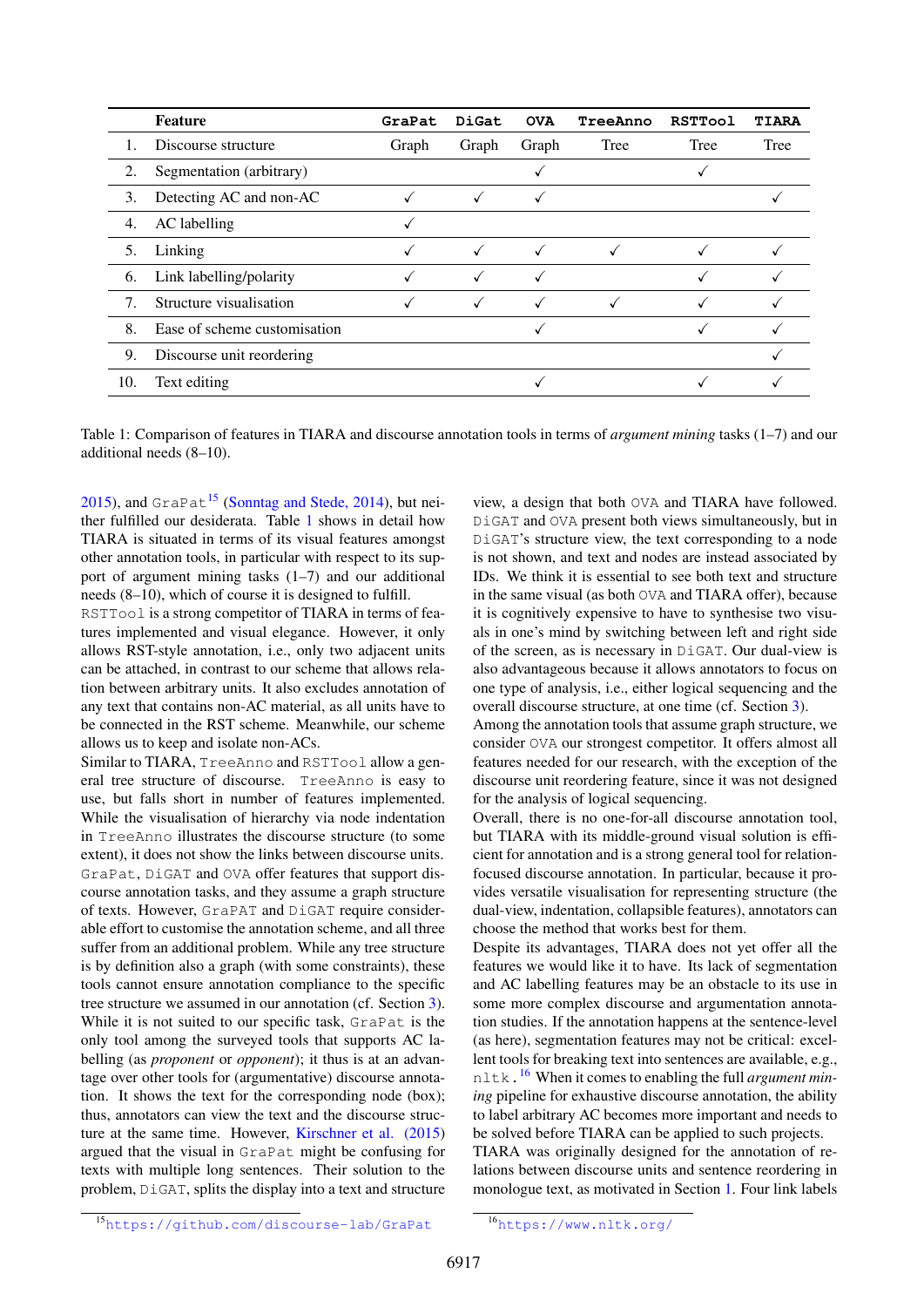were used (three directed and one undirected). Three annotators used an early version of TIARA to annotate a total of around 450 short (200-300 words) argumentative essays from the ICNALE corpus. [Putra et al. \(2019\)](#page-8-1) showed that the annotation time compared to using a general-purpose tool was reduced from 40 to 25 minutes. Since then, TIARA has found another use case, which is described in the next section.

# <span id="page-6-0"></span>5. Possible Application of TIARA in Teaching Environment

Teaching students to argue well is difficult, because so many constraints need to be satisfied for an argument to be convincing, i.e., the text needs to contain the desired argumentative elements. By means, the ideas should be clearly stated, connected to each other, and supported by reasons. They should also be logically developed in a particular sequencing such as time or importance, and accompanied by appropriate discourse markers. Only then can the writing ultimately communicate the desired ideas as a whole [\(Toul](#page-8-10)[min, 2003;](#page-8-10) [Jacobs et al., 1981;](#page-7-2) [Reed and Wells, 2007;](#page-8-11) [Peld](#page-7-22)[szus and Stede, 2013;](#page-7-22) [Matsumura and Sakamoto, 2019\)](#page-7-9). Despite its benefits, the analysis of the implicit logical structure of argumentative texts is rarely taught explicitly in universities [\(Cullen et al., 2018\)](#page-7-8). Teaching how to argue can be supported by the construction of mental models of the structure, which require checks for completeness (*are all the parts there?*) and for coherence (*do relations among parts make sense?*). Teaching this with purely symbolic means (i.e., the use of words) is less efficient than using visual explanations, e.g., in the form of diagrams. Visual information can also act as an intuitive platform for inference [\(Bobek and Tversky, 2016\)](#page-7-23). For these reasons, visual information has been widely used to promote effective communication.

[Cullen et al. \(2018\)](#page-7-8) assessed the effect that argument visualisation has on analytical reasoning and argument understanding. They performed a controlled study where one group of students were taught how to use automatic argument visualisation ( $MindMup<sup>17</sup>$  $MindMup<sup>17</sup>$  $MindMup<sup>17</sup>$ ), whereas the control group was taught traditionally. The targeted texts were contemporary academic texts. When measuring the improvement of both groups in logical reasoning test before and after the teaching sessions, they found a larger increase in the visually-taught group than in the control group, suggesting that learning how to visualise arguments led to improvements in students' analytical-reasoning skills.

Beyond the benefits of checking for completeness, coherence and inference, argument visualisation also helps in conveying what students understand about the texts. The graphical visualisations of an argument can be shared with instructors, allowing students to easily discuss their interpretations with the instructors, and allowing instructors to quickly identify gaps in students' understanding of the reading material, and hence suggest ways for improving future texts by the students. This feedback should enable students to write more accurate and effectively structured

essays [\(Cullen et al., 2018\)](#page-7-8).

[Matsumura and Sakamoto \(2019\)](#page-7-9) studied in detail how the analysis of argument visualisation is helpful for instructors' diagnostic assessment. They used TIARA to investigate organisation problems in texts written by Japanese EFL learners. They defined six types of directed link: five inspired by Toulmin's argument model [\(Toulmin, 2003\)](#page-8-10), and added a special link label "?" for feedback to students. Two annotators annotated 15 short (∼140 words) argumentative essays written by 5 Japanese EFL learners in a classroom setting. Their analysis aims to assess whether textual segments written by their ESL students are logically connected and relevant to each other, and whether material presented as if it was supporting some claim was indeed relevant to the target claim. The annotation was then used to provide evidence-based feedback to the students using the visualisation strategies available in TIARA. The diagnostic assessment should enable instructors to make inferences about learners' strengths and weaknesses in the skills being taught [\(Jang and Wagner, 2013\)](#page-7-24); in this case, [Mat](#page-7-9)[sumura and Sakamoto \(2019\)](#page-7-9) found a remarkable difference between the discourse structures in the high-scored essays (where they typically form a balanced tree) to those in low-scored ones (where the the overall structure tends to be flat and linear, and isolated elements occur). Visual explanation enables instructors to better explain students' mistakes. In addition, it enables students to comprehend and accept why certain ways of writing are considered logically weak, and thus, attract poor scores. In the long run, observations like the ones gained by this study can be used to formulate hypotheses about better assessment and teaching of argumentative writing.

Beyond this, TIARA and other discourse annotation tools may play an even bigger role in the education domain, especially in the teaching of argument. Apart from learning-toread (understanding the argumentative discourse structure), we believe that TIARA can be useful for learning-to-write as well. In a classroom setting, students could write argumentative essays and simultaneously draw the intended structures on TIARA in parallel, allowing instructors to interactively and quickly point out and address those student mistakes that are visible in TIARA's visualisation. Instructors can then suggest improvements in the overall discourse flow (i.e., by reordering sentences) and in the textual realisation (e.g., by editing discourse markers directly in TIARA). Thereby, TIARA should enhance the process of student-instructor communication and feedback.

# 6. Conclusion

<span id="page-6-1"></span>This paper presents TIARA, a new web-based annotation tool which is specifically aimed at annotating discourse relations and sentence reordering. It offers versatile visualisation to enhance discourse structure annotation. The tool is easily customisable via a configuration script, and is a strong competitor among other discourse annotation tools. It has been used to annotate hundreds of texts in discourse annotation studies and has also proved its usefulness for education, i.e., the analysis and construction of arguments. Future versions of TIARA will provide segmentation and argumentative-component labelling features, and will im-

<span id="page-6-2"></span><sup>17</sup>[https://www.mindmup.com/tutorials/](https://www.mindmup.com/tutorials/argument-visualization.html) [argument-visualization.html](https://www.mindmup.com/tutorials/argument-visualization.html)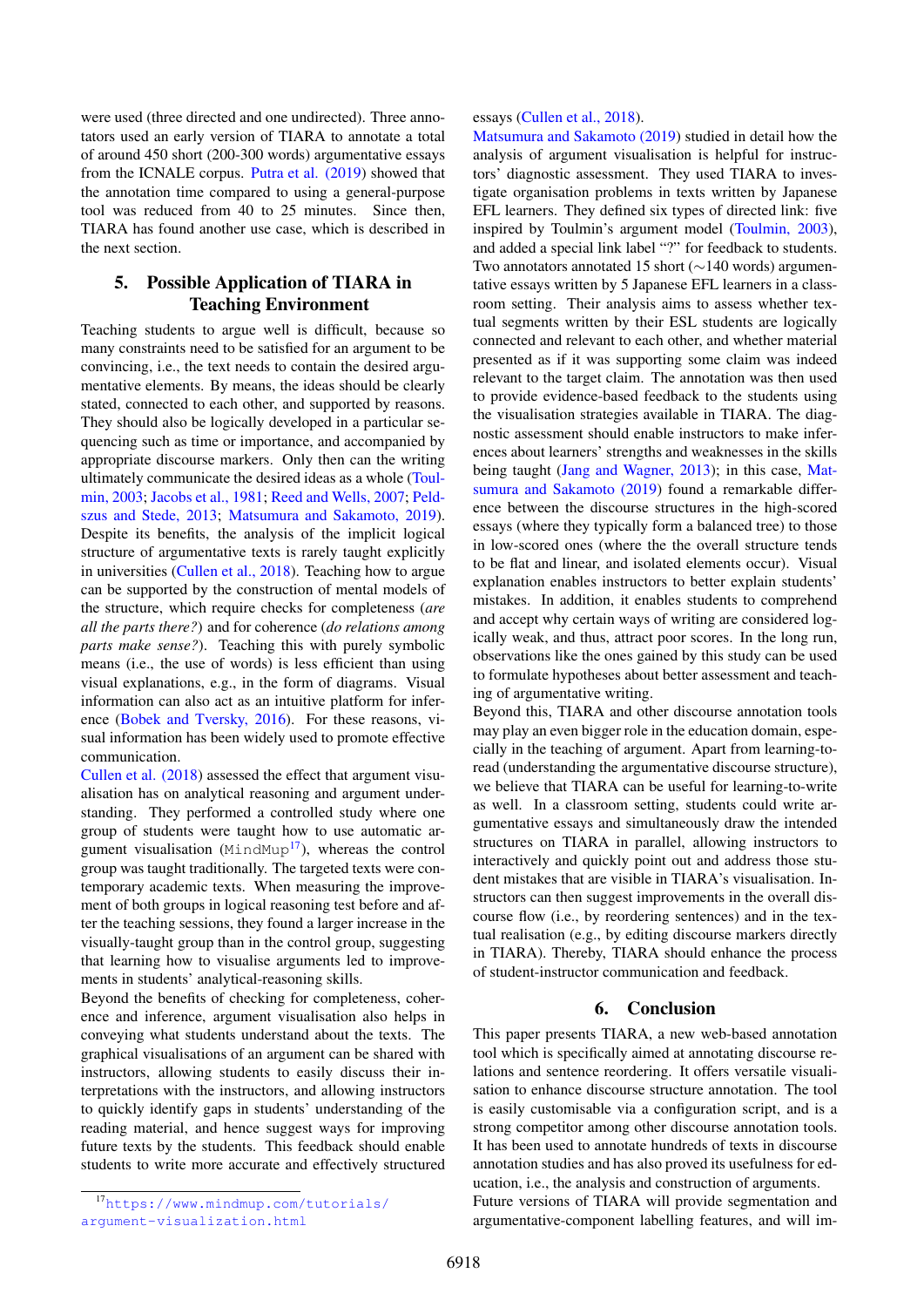prove the visualisation by easy comparisons of original and edited text. In addition, we plan to allow relations between nodes and edges.

On the purely technical side, the current version of TIARA is appropriate for relatively small-scale projects, while for bigger and more complex projects, additional features would improve the experience substantially. We therefore consider the provision of two parallel versions of TIARA: a light-weight TIARA versus one with more extensive management, collaboration and monitoring features.

# 7. Acknowledgements

This work was supported by Tokyo Tech World Research Hub Initiative (WRHI) and Support Centre for Advanced Telecommunication Technology Research. We also would like to thank anonymous reviewers for their useful comments.

# 8. References

- <span id="page-7-6"></span>Al Khatib, K., Wachsmuth, H., Hagen, M., and Stein, B. (2017). Patterns of argumentation strategies across topics. In *Proceedings of the Conference on Empirical Methods in Natural Language Processing (EMNLP)*, pages 1351–1357.
- <span id="page-7-14"></span>Barzilay, R., Elhadad, N., and Mckeown, K. R. (2002). Inferring strategies for sentence ordering in multidocument news summarization. *Journal of Artificial Intelligence Research*, 17:35–55.
- <span id="page-7-23"></span>Bobek, E. and Tversky, B. (2016). Creating visual explanations improve learning. *Cognitive Research: Principles and Implications*, 1(1).
- <span id="page-7-8"></span>Cullen, S., Fan, J., van der Brugge, E., and Elga, A. (2018). Improving analytical reasoning and argument understanding: a quasi-experimental field study of argument visualization. *NPJ Science of Learning*, 3(21).
- <span id="page-7-20"></span>De Kuthy, K., Reiter, N., and Riester, A. (2018). QUDbased annotation of discourse structure and information structure: Tool and evaluation. In *Proceedings of the International Conference on Language Resources and Evaluation (LREC)*, pages 1932–1938.
- <span id="page-7-5"></span>Garing, A. G. (2014). Coherence in argumentative essays of first year college of liberal arts students at de la salle university. *DLSU Research Congress*.
- <span id="page-7-0"></span>Grosz, B. J. and Sidner, C. L. (1986). Attention, intentions, and the structure of discourse. *Computational Linguistics*, 12(3):175–204.
- <span id="page-7-3"></span>Grosz, B. J., Weinstein, S., and Joshi, A. K. (1995). Centering: A framework for modeling the local coherence of discourse. *Computational Linguistics*, 21(2):203–225.
- <span id="page-7-7"></span>Iida, R. and Tokunaga, T. (2014). Building a corpus of manually revised texts from discourse perspective. In *Proceedings of the International Conference on Language Resources and Evaluation (LREC)*, pages 936– 941.
- <span id="page-7-18"></span>Ishikawa, S. (2013). The icnale and sophisticated contrastive interlanguage analysis of asian learners of english. *In S. Ishikawa (Ed.), Learner corpus studies in Asia and the world*, pages 91–118.
- <span id="page-7-2"></span>Jacobs, H. L., Zinkgraf, S. A., Wormuth, D. R., Harfiel, V. F., and Hughey, J. B. (1981). *Testing ESL composition: a practical approach*. Newbury House, Rowley, Massachusetts.
- <span id="page-7-24"></span>Jang, E. E. and Wagner, M. (2013). Diagnostic feedback in the classroom. In Antony Kunnan, editor, *Companion to language assessment*, volume 2, chapter 6. Wiley-Blackwell, Oxford.
- <span id="page-7-21"></span>Janier, M., Lawrence, J., and Reed, C. (2014). Ova+: an argument analysis interface. In *International conference on computational models of argument (COMMA)*, pages 463–464.
- <span id="page-7-17"></span>Kaplan, D., Iida, R., and Tokunaga, T. (2010). Annotation process management revisited. In *Proceedings of the International Conference on Language Resources and Evaluation (LREC)*, pages 3654 – 3661.
- <span id="page-7-11"></span>Kirschner, C., Eckle-Kohler, J., and Gurevych, I. (2015). Linking the thoughts: Analysis of argumentation structures in scientific publications. In *Proceedings of the 2nd Workshop on Argumentation Mining*, pages 1–11.
- <span id="page-7-1"></span>Lee, J. and Webster, J. (2012). A corpus of textual revisions in second language writing. In *Proceedings of the Annual Meeting of the Association for Computational Linguistics (ACL)*, pages 248–252.
- <span id="page-7-16"></span>Li, J. and Jurafsky, D. (2017). Neural net models of opendomain discourse coherence. In *Proceedings of the Conference on Empirical Methods in Natural Language Processing (EMNLP)*, pages 198–209.
- <span id="page-7-10"></span>Lippi, M. and Torroni, P. (2016). Argumentation mining: State of the art and emerging trends. *ACM Transaction of Internet Technology*, 16(2):10:1–10:25.
- <span id="page-7-19"></span>Little, A. and Tratz, S. (2016). EasyTree: A graphical tool for dependency tree annotation. In *Proceedings of the International Conference on Language Resources and Evaluation (LREC)*, pages 2343–2347.
- <span id="page-7-12"></span>Lytos, A., Langkas, T., Sarigiannidas, P., and Bontcheva, K. (2019). The evolution of argument bining: From models to social media and emerging tools. *Information Processing and Management*, 56.
- <span id="page-7-4"></span>Mann, W. and Thompson, S. (1988). Rhetorical structure theory: Toward a functional theory of text organization. *Text*, 8(3):243–281.
- <span id="page-7-9"></span>Matsumura, K. and Sakamoto, K. (2019). The relevance of reasoning in l2 argumentative writings of japanese efl students: A mixed methods approach. In *Proceedings of the Mixed Methods International Research Association Asia Regional Conference (MMIRA)*.
- <span id="page-7-15"></span>Okazaki, N., Matsuo, Y., and Ishizuka, M. (2004). Improving chronological sentence ordering by precedence relation. In *Proceedings of the International Conference on Computational Linguistics (COLING)*, pages 750 – 756.
- <span id="page-7-22"></span>Peldszus, A. and Stede, M. (2013). From argument diagrams to argumentation mining in texts: A survey. *International Journal of Cognitive Informatics and Natural Intelligence*, 7(1):1–31.
- <span id="page-7-13"></span>Peldszus, A. and Stede, M. (2016). An annotated corpus of argumentative microtexts. In *Argumentation and Reasoned Action - Proceedings of the 1st European Conference on Argumentation, Lisbon, 2015*.